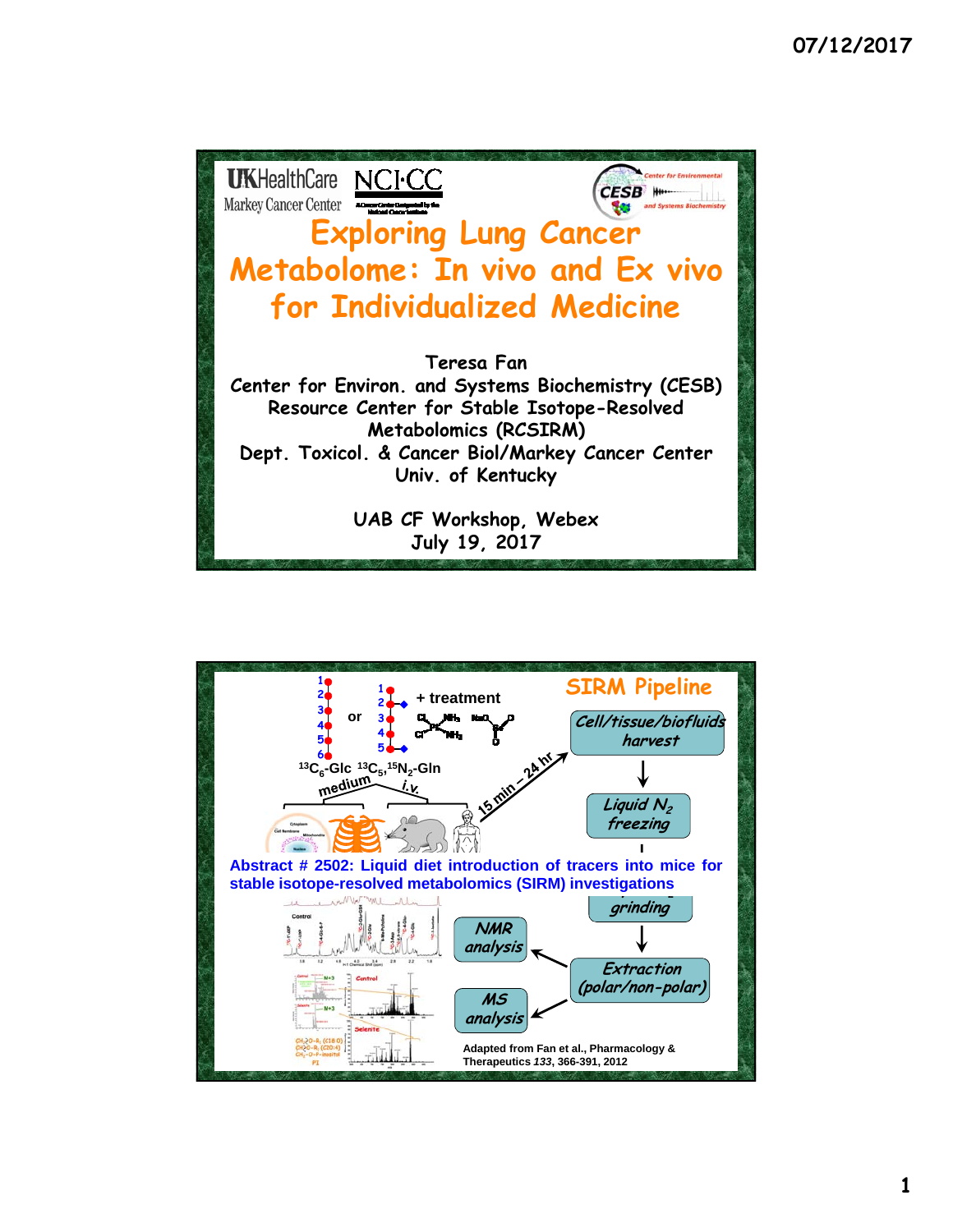

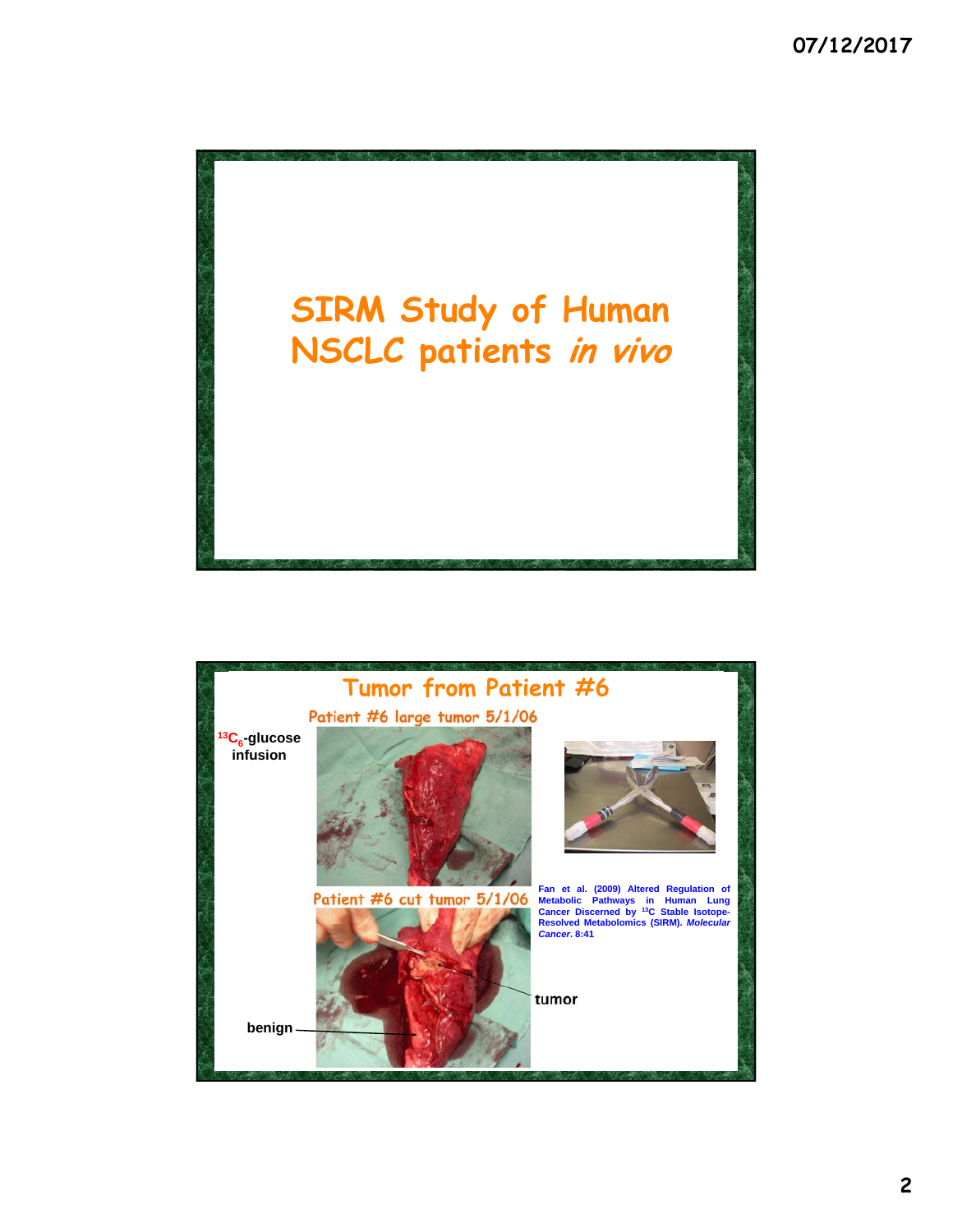

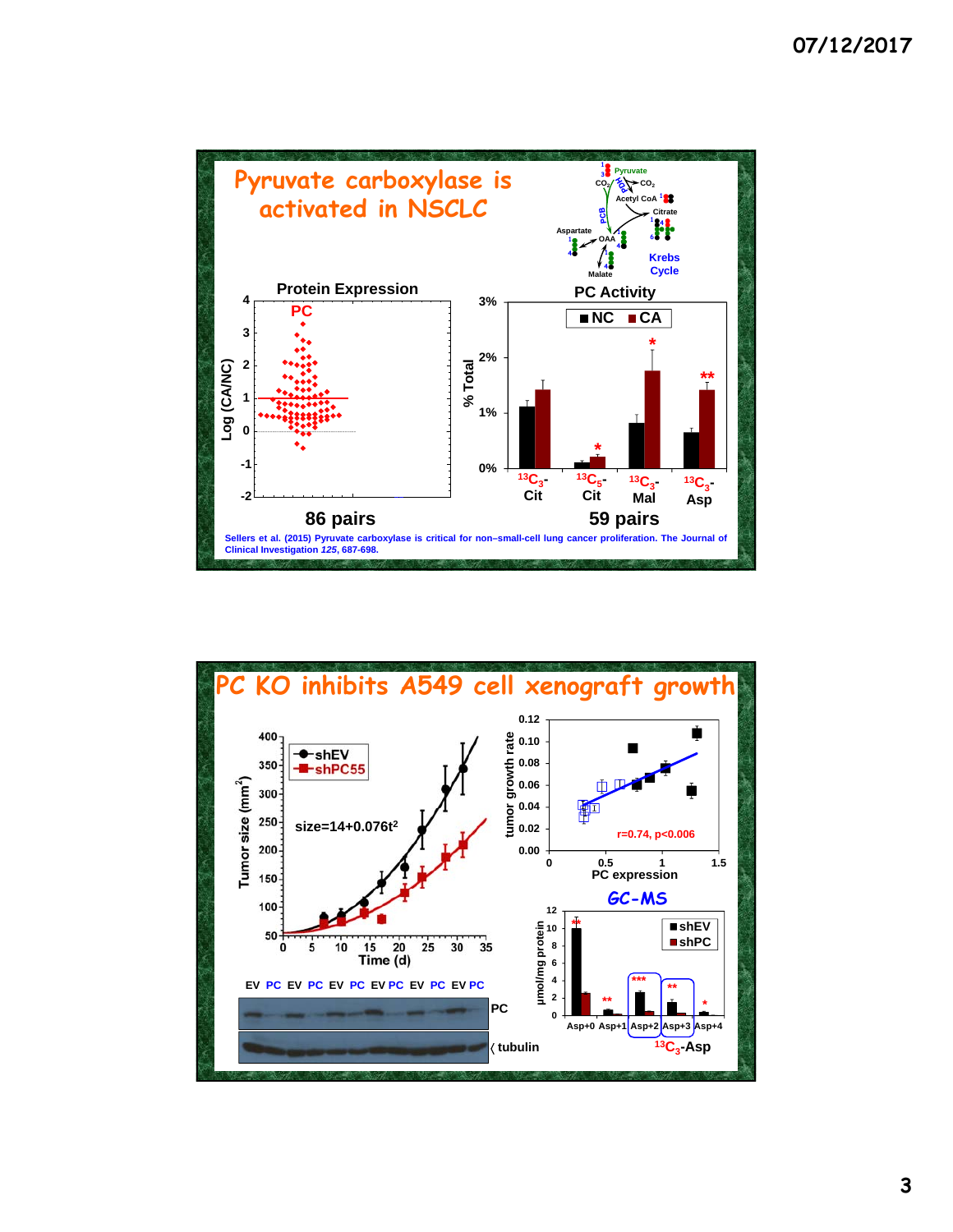

## **Advantages of ex vivo human tissue slice studies**

- **Maintain 3D human tumor architecture and microenvironment.**
- **Acquire target tissue metabolism w/o systemic influence**
- **Paired cancerous and non-cancerous tissue design for the same patient eliminates genetic, physiological, and nutritional variables**
- **Flexibility in treatments and ability to observe individualized response**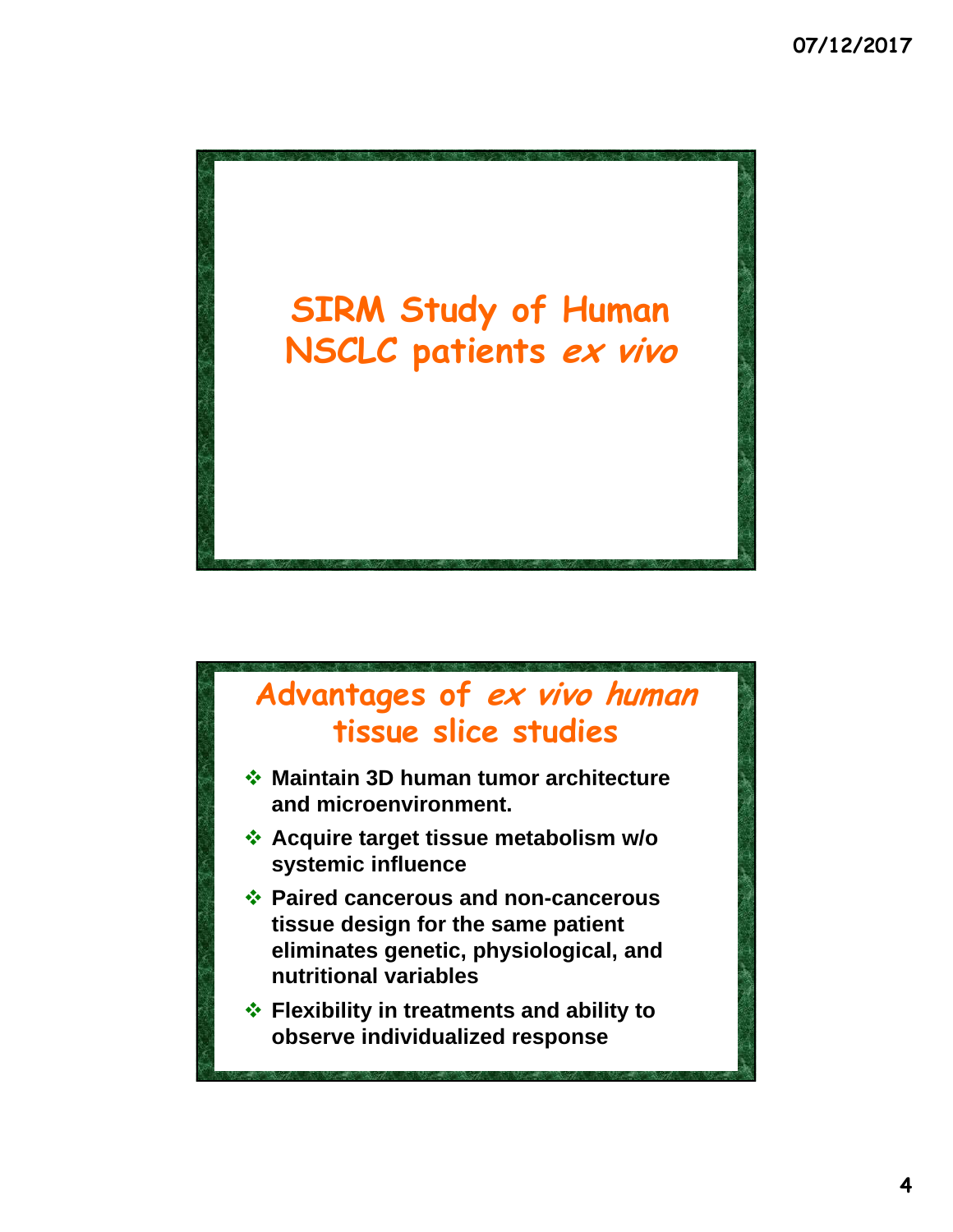

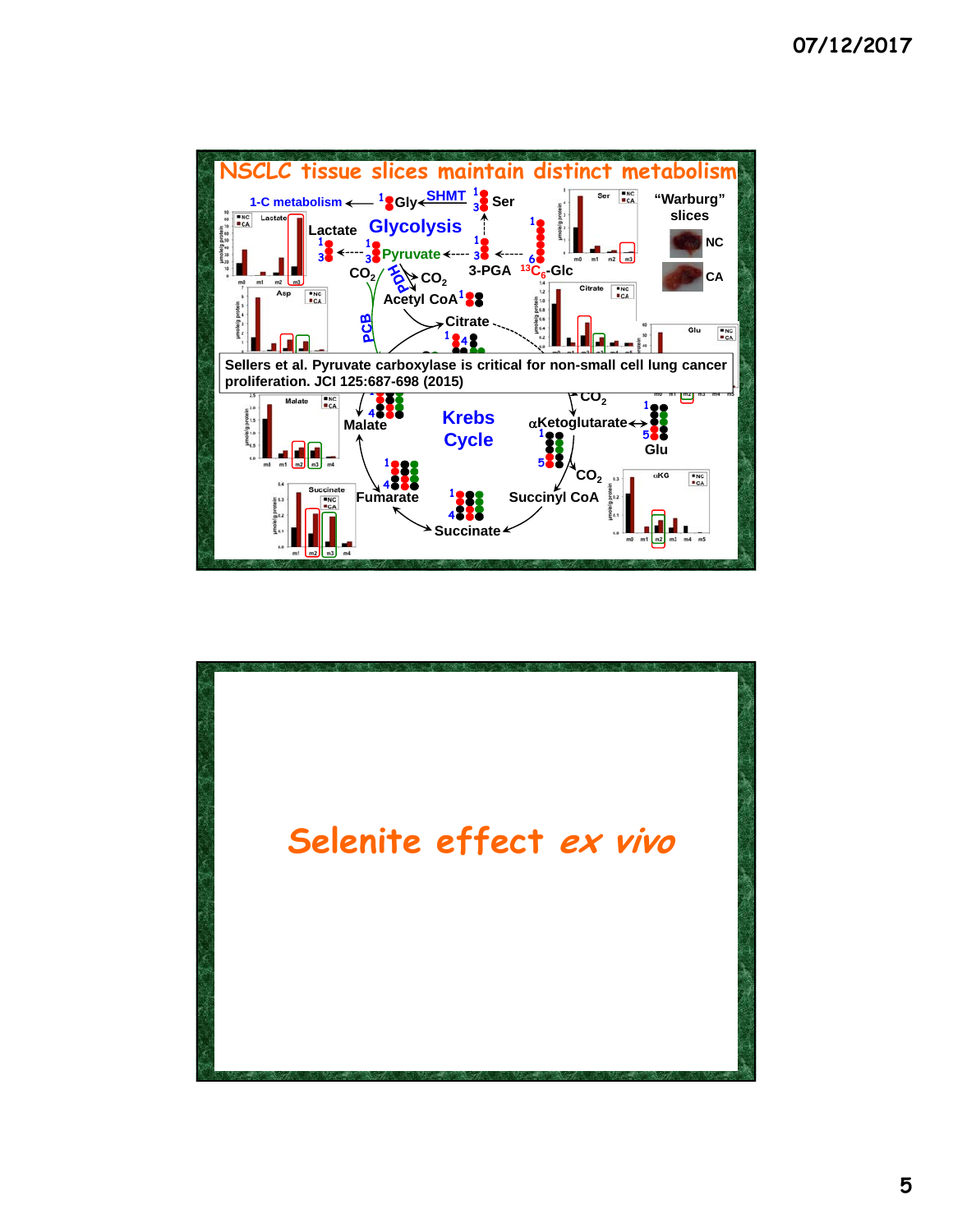

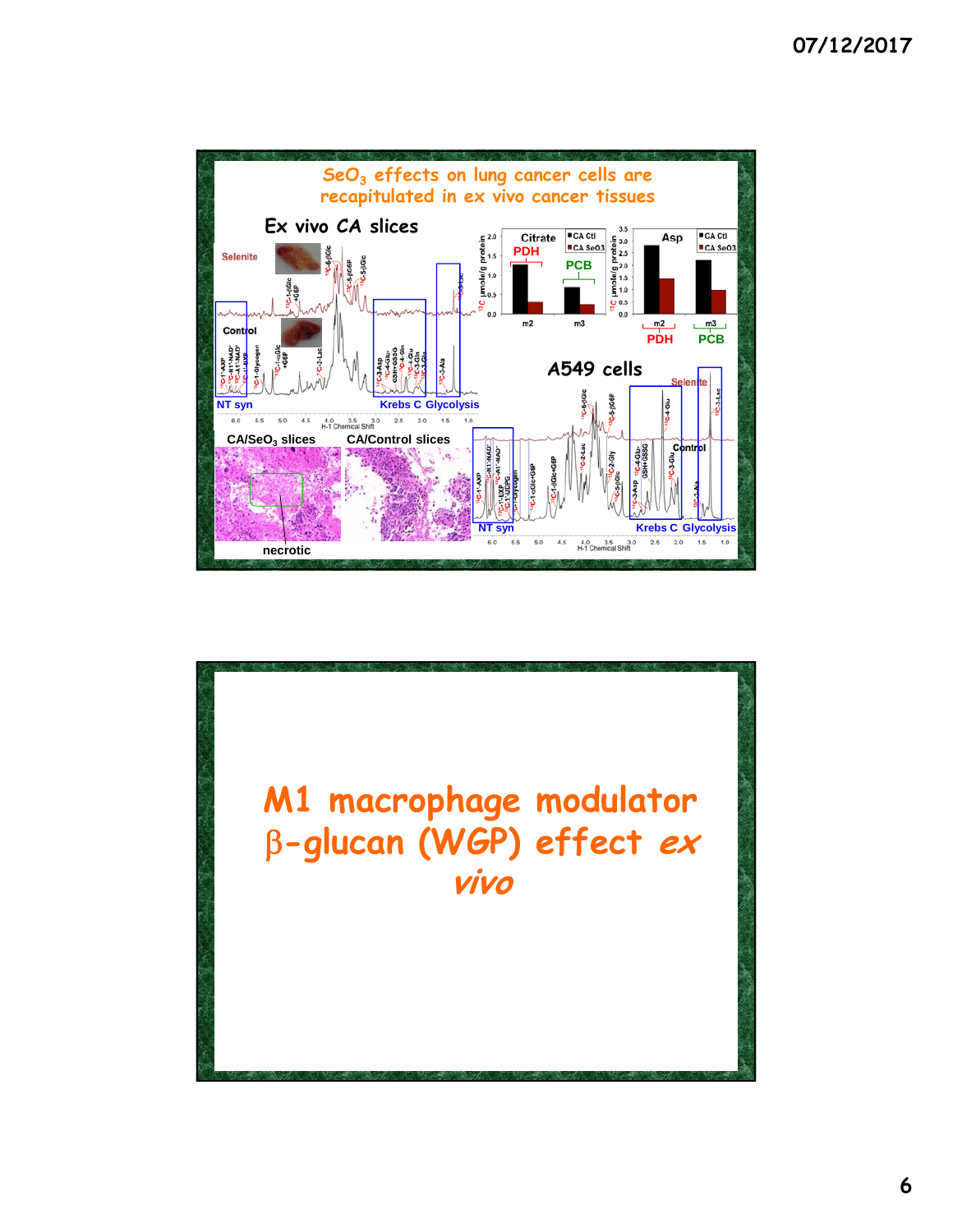

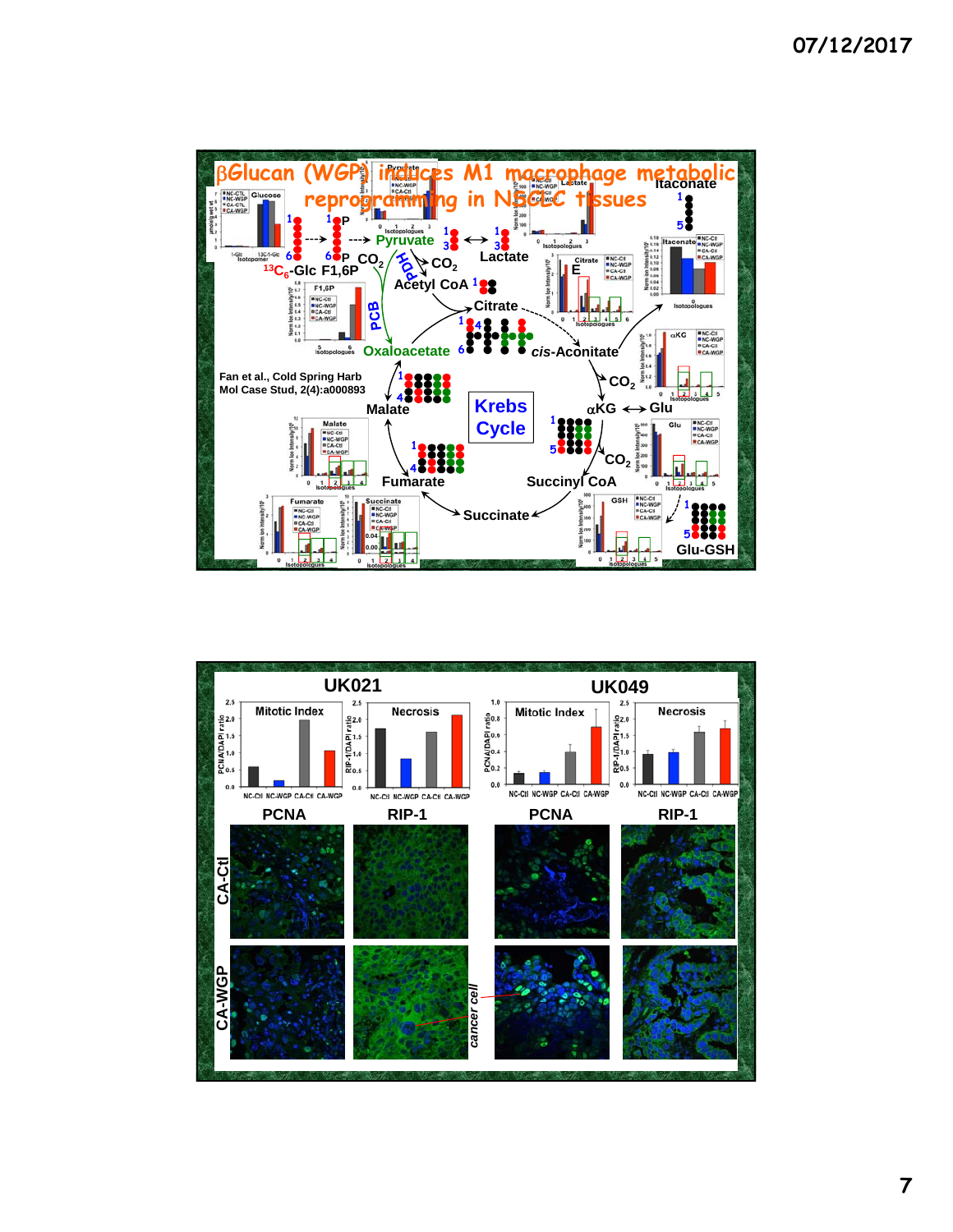

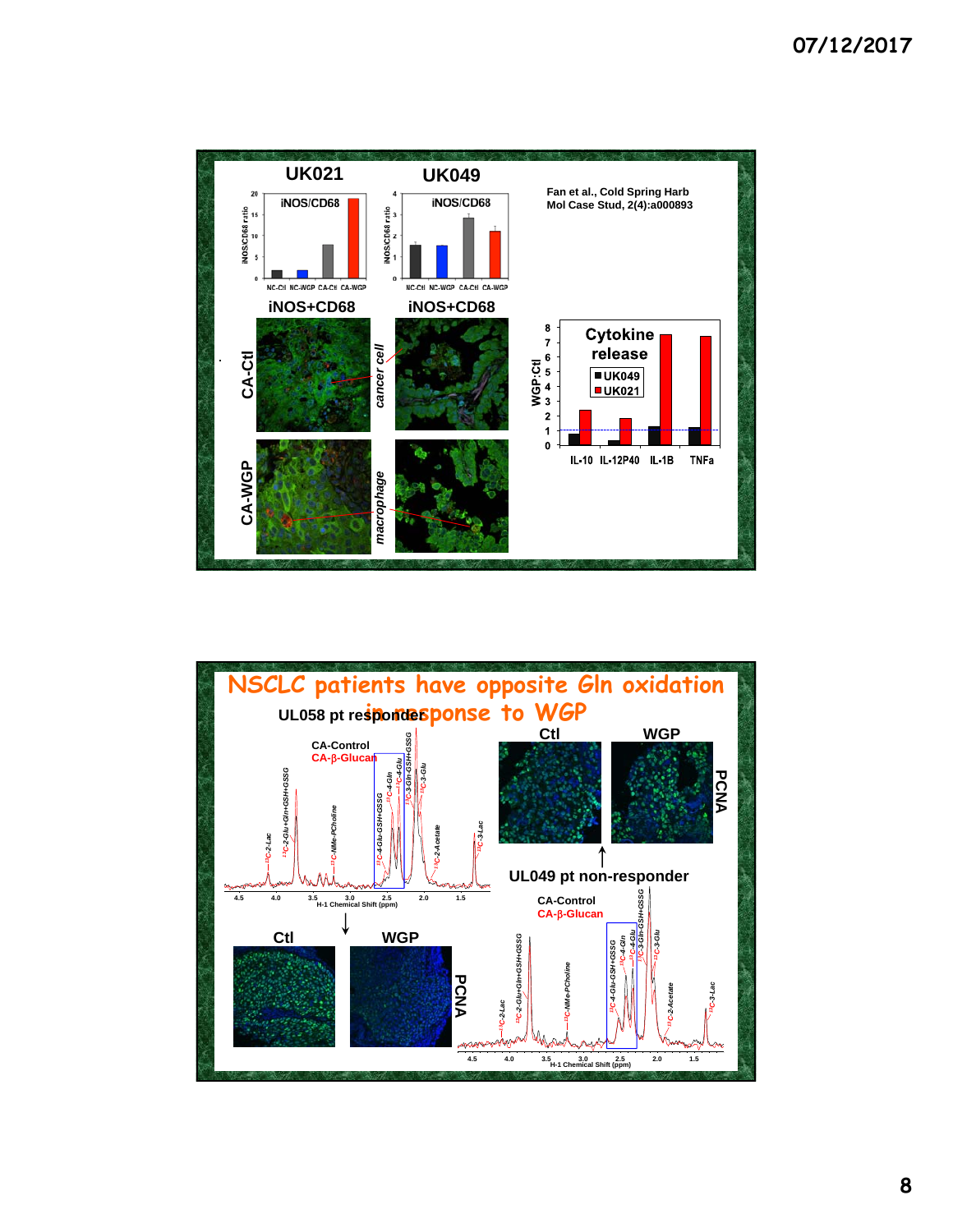